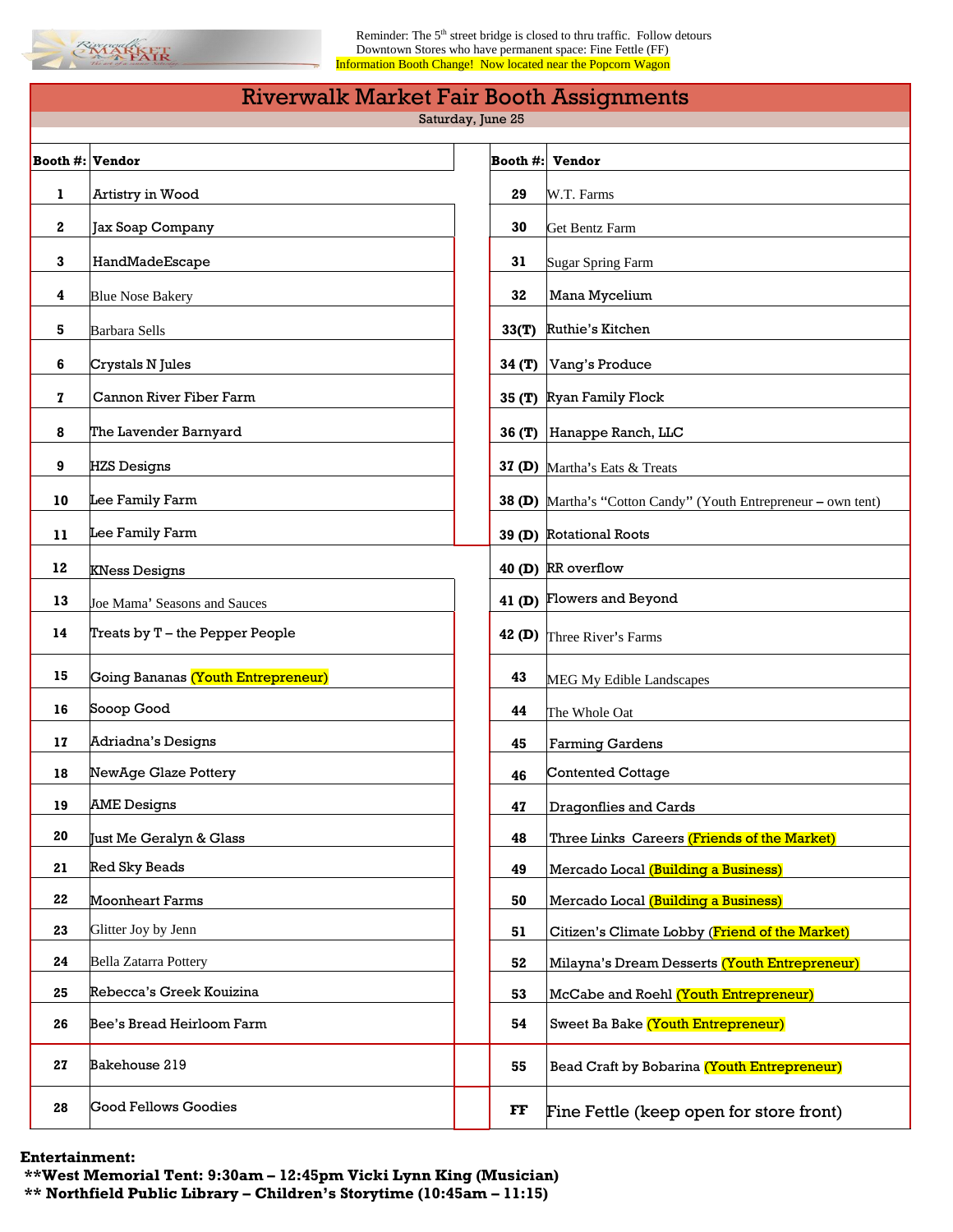## **Welcome All Vendors to the 2022 Riverwalk Market Fair!**

Thank you for registering to participate in the Riverwalk Market Fair located in downtown Northfield MN. In anticipation of a great season, I wish to introduce myself as the Market Manager as well as pass along the preliminary information to get us started. Another email with reminder information as well as booth assignments will be sent out each week by each Wednesday prior to your scheduled market. **Saturday market times are 9am-1pm.**

You will find myself or my assistant each Saturday assisting vendors in set up, in the RMF Information Booth, or visiting with each of you at some point during each market date. Should you have questions, please reach out. I'm very happy to assist you! Contact me in person at RWMF or phone (612) 201-8640 or email at [Manager@riverwalkmarketfair.org.](mailto:Manager@riverwalkmarketfair.org)

#### **Website and Social Media Profile**

If you are vending at least 15 markets or more, you will be on our featured page on our website. Vendors registered for 10-14 market dates will also have their information on our website. All vendors will be advertised on our weekly Saturday vendor list. Please send Betsy Wentz, Assistant Manager and our Social Media lead, a PHOTO (jpg) and 3 sentence BIO of your business for our website vendor page, our weekly featured vendor social media posts, and out monthly newsletters. Email to [Manager@RiverwalkMarketFair.org](mailto:Manager@RiverwalkMarketFair.org) and [Betsy.Wentz@gmail.com](mailto:Betsy.Wentz@gmail.com)

#### *Board of Directors*

We have several Board of Director members that vend at the market each Saturday as well as several that you will see at the market regularly as patrons or helping at the information booth. I'd like to introduce those individuals:

Teresa Jensen, Chair \* Martha Kasper, Vice Chair \* Kathy Ness, Secretary \* April Kopack, Treasurer \* Betsy Wentz, Rotational Roots \* Julie Johnson, Cannon River Fiber Farm \* Kay Miller \* Lisa Peterson \* Kerry Hanifl, Hanappe Ranch \* Harper Miller, Youth

### *Logistics Crew*

RMF employs three Logistics Crew members to help with the market set up and take down each Saturday. These individuals are responsible for setting up and taking down the RMF tents such as the Info booth, the Youth booth, and Friends of the Market/Organizations booths. They also manage the tent rental equipment*. Although happy to offer a hand if they have free time, please note that they are not for personal use, hauling personal vendor belongings or helping with your own tents or products.*

We do, however, have a friendly and enthusiastic "consultant", Alex Fitzgerald who enjoys helping vendors at the market. He is available to schedule personal help with or to ask for assistance with booth set up on the day of*. Alex is not employed by RMF, He works for tips, so please don't take advantage of him*  $\odot$  Please email me if you'd like his phone number to schedule a helper for set up in advance or feel free to grab Alex if you need an extra hand.

# **If you are new or returning, please keep this information for your reference (this notification will also be emailed every week prior to your scheduled Saturday market dates).**

**Weather:** Because we do not attempt to control the weather, the Market policy is as such: Markets may be called off or cancelled for dangerous weather or if weather predictions are forecasted to be extreme winds, thunderstorms, or tornados. Although we will make every attempt to let you know in advance of such circumstances, please understand that we do not always know until we know! We are a "rain or shine" Market, so you can expect to sell in the rain, but if the weather turns dangerous, we may call off, giving you permission to leave at the discretion of yourself. We may suggest retreat to a safe place (emergency shelter is designated at the adjacent Post Office or Historical Society or nearby store) to wait to resume or tear down depending.